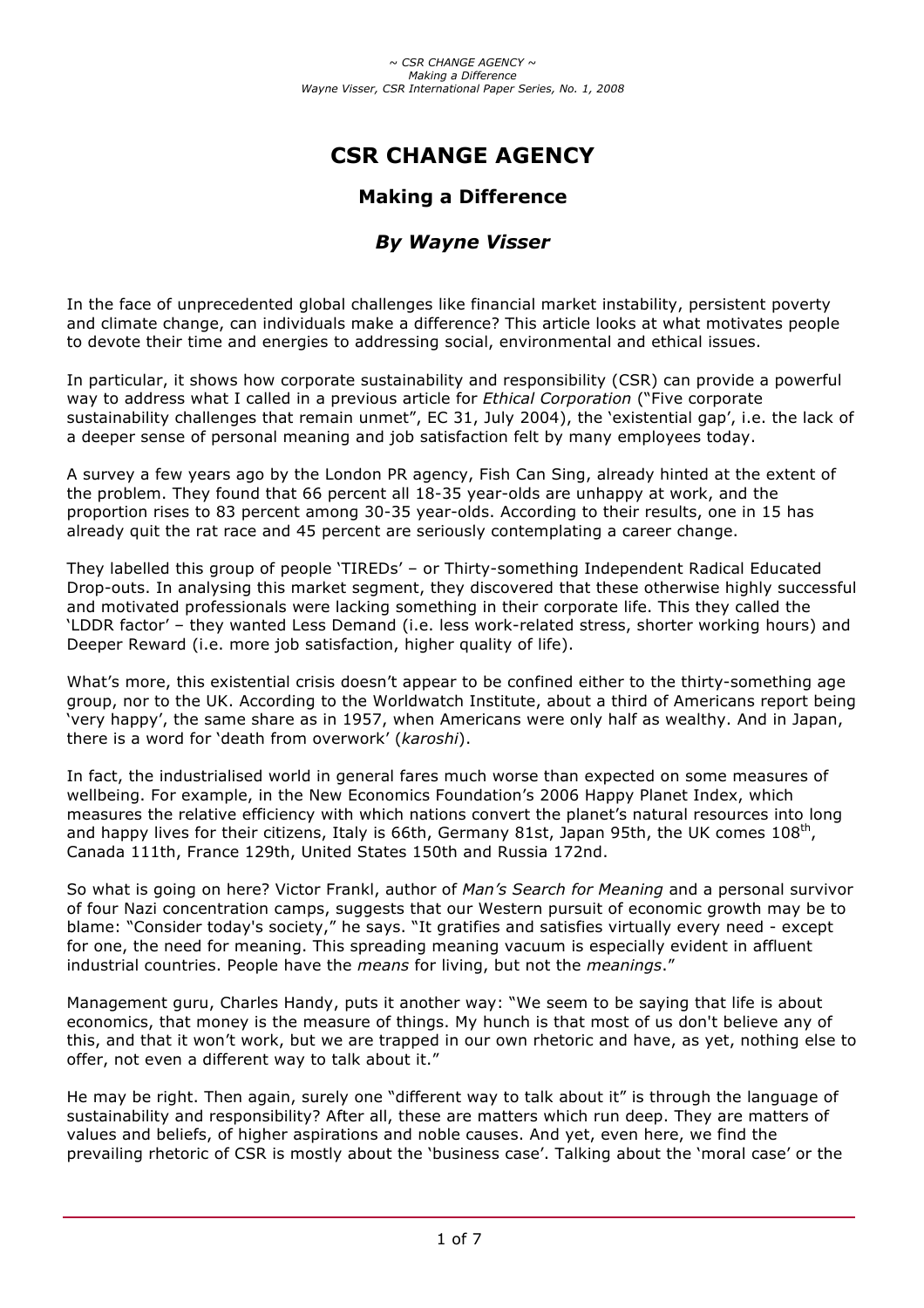'personal case' for CSR seems to be taboo. As if stripping human emotion and personal motivation from the debate somehow makes it more credible, if not more effective.

My research suggests that this corporatized, depersonalised approach to CSR is failing to tap into a massive source of energy for constructive change in companies and the world. The reason is that the 'CSR-zombie' view of the world (i.e. reflected in the mantra, "I only do CSR because it's good for business") completely fails to appreciate why people choose to work in CSR, what satisfaction they derive from this work, and what motivates them to keep trying to make a positive difference, despite huge obstacles and frustrations.

But let's start at the beginning. What do we know about the role of individuals as change agents? Intuitively, we resonate with adages such as Ghandi's "be the change you want to see in the world" or Margaret Mead's famous quote: "Never doubt that a small group of thoughtful, committed citizens can change the world; indeed, it's the only thing that ever does". But beyond these clichéd oneliners, what do we really know about change in the CSR context?

The first rich vein of research to mine is the concept of 'champions' within an organisation. This goes back to the emergence of HR champions in the 1980s, but in the 1990s, we saw the idea starting to be applied to environmental management and corporate social performance as well.

So what is a CSR champion? Essentially, it is an individual who has the ability to translate a set of personal beliefs about creating a just and sustainable future into an attractive vision for their organisation or sector. Or put another way, they are masters at identifying, packaging and selling CSR issues to those that have power and influence.

CSR champions – who are not always those with formal CSR roles – are often described as being: action-oriented, enthusiasts, inspirers, experts, volunteers, communicators, networkers, sponsors, implementers, and catalysts. They find that, contrary to popular belief, individuals have considerable discretion within organisations to pursue and promote agendas that they are passionate about.

Crucially, however, they need a combination of knowledge and skills to be successful. For example, they need to be able to gather sufficient credible information to make a rational case for change. They need the ability to tell an emotionally compelling story about a more sustainable future. And they need enough political savvy and interpersonal skills to persuade others, especially leaders, to listen and take action.

So we know that many CSR professionals are effective change agents, when they act as champions. But this still doesn't tell us what motivates them to engage with the agenda in the first place. This is the question I set out to answer in my doctoral research. And in the process, I found that, while change echoed as a consistent theme among all the CSR professionals I interviewed, the way in which they make change happen, and the satisfaction they derive as a result, differs considerably.

For some CSR professionals, as one might have guessed, *values* play an important role. In particular, CSR is seen as a way to align their work with their personal values. For example, one said: "It's the inner drive, it's the way I am put together, my value system, my belief system … it's my Christian belief, my ethical approach." Another explained that it is important to have "inspirational leadership and people who align with your value sets".

For many CSR professionals, their motivation derives from the 'nature of the beast', i.e. the fact that sustainability is such a dynamic, complex and challenging *concept*. "The satisfaction is huge," said one CSR manager, "because there is no day that is the same when you get into your office. It's always changing, it's always different." Another reflected that CSR "painted a much bigger picture" and is "just as holistic as you want it to be. It requires a far broader vision".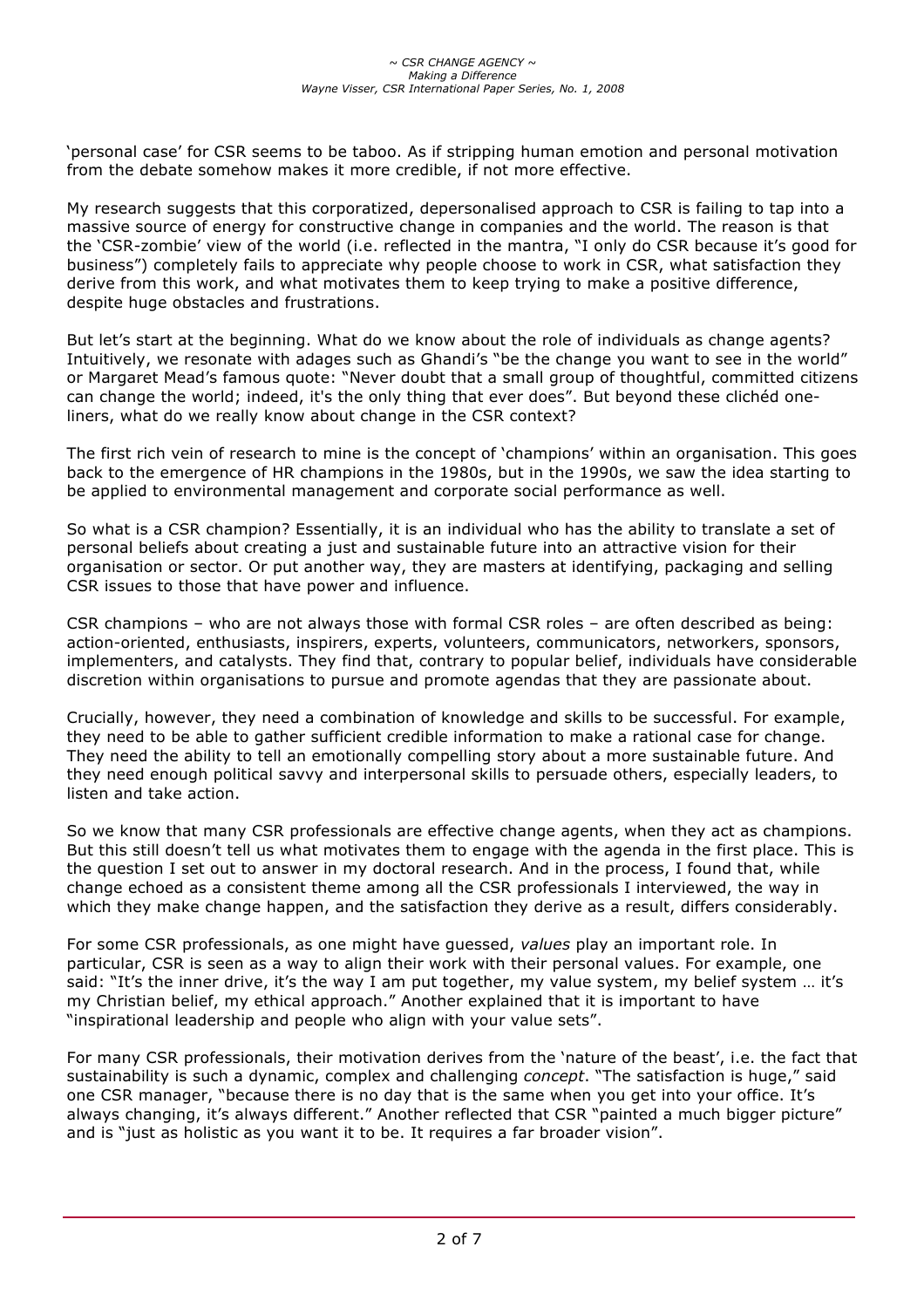These two factors – values alignment and the sustainability concept – were fairly cross-cutting. However, after analysing all the interviews, I also found that I could distinguish four fairly distinctive types of CSR professional, based on how they derived satisfaction from their work. In practice, every individual draws on all four types, but the centre of gravity rests with one, representing the mode of operating in which that individual feels most comfortable, fulfilled or satisfied.

## **Types of CSR Change Agent**



The first type of CSR change agent is the *Expert*. Experts find their motivation though engaging with projects or systems, giving expert input, focusing on technical excellence, seeking uniqueness through specialisation, and pride in problem solving abilities.



To illustrate, one Expert-type CSR professional explained: "There were a couple of projects that I did find very exciting … It was very exciting to get all the bits and pieces in place, then commission them and see them starting to work." Another said: "I usually get that sense of meaning in work when I've finished a product, say like an Environmental Report and you see, geez you know, I've really put in a lot and here it is. Or you have had a series of community consultations and you now have the results."

The second type of CSR change agent is the *Facilitator*. Common themes among Facilitators are the derivation of motivation from transferring knowledge and skills, focusing on people development, creating opportunities for staff, changing the attitudes or perceptions of individuals, and paying attention to team building.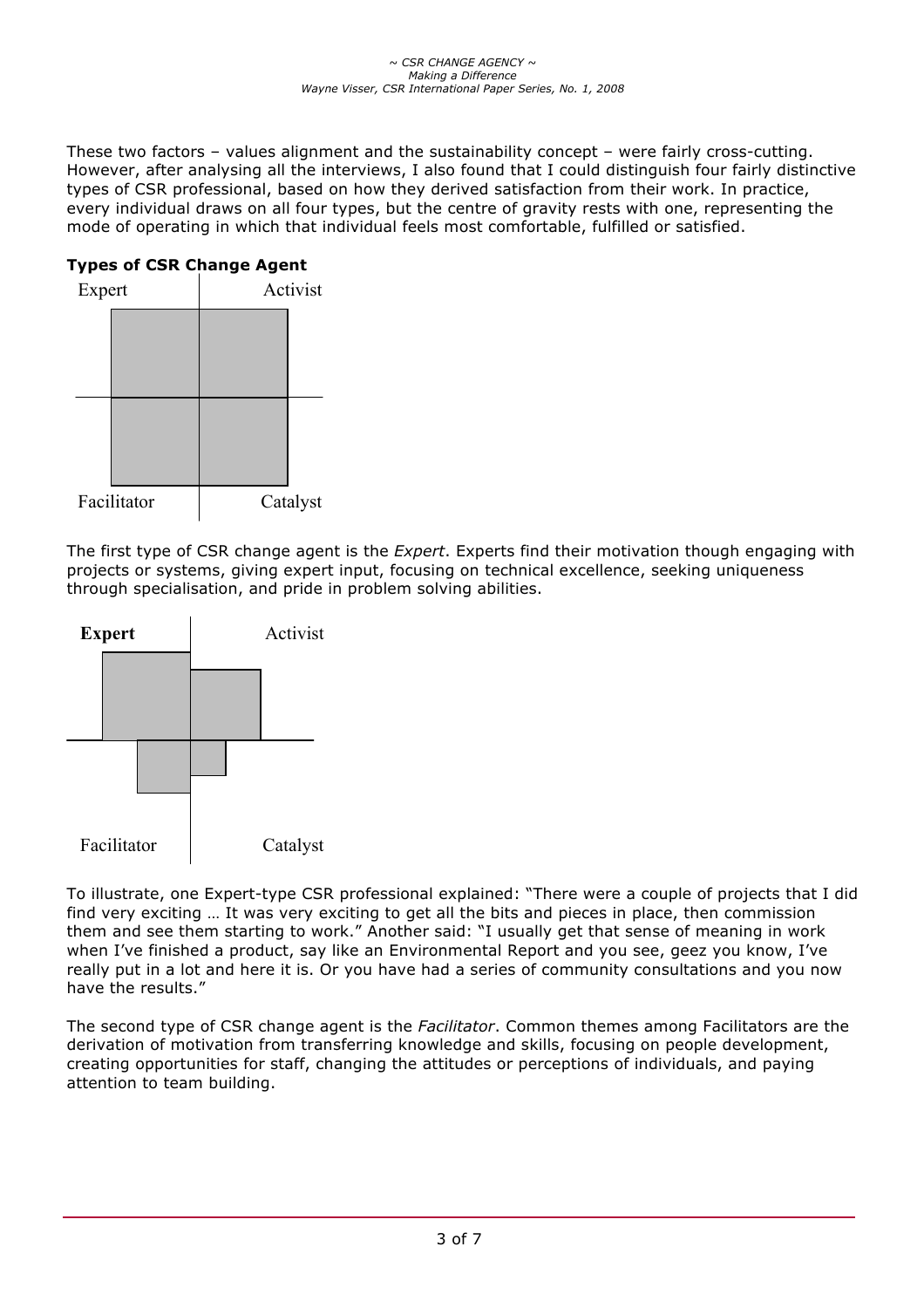#### *~ CSR CHANGE AGENCY ~ Making a Difference Wayne Visser, CSR International Paper Series, No. 1, 2008*



For example, one Facilitator-type CSR professional said: "If you enjoy working with people, this is a sort of functional role that you have direct interaction, you can see people being empowered, having increased knowledge, and you can see what that eventually leads to." Another explained: "The part of my work that I've enjoyed most is training, where I get the opportunity to work with a group of people - to interact with people at a very personal level. You can see how things start to get clear for them, in terms of understanding issues and how that applies to what they do."

The third type of CSR change agent is the *Catalyst*. For Catalysts, motivation is associated with initiating change, giving strategic direction, influencing leadership, tracking organisational performance, and having a big picture perspective.



One Catalyst-type CSR professional I interviewed claimed: "The type of work that I'm doing is … giving direction in terms of where the company is going. So it can become almost a life purpose to try and steer the company in a direction that you believe personally is right as well." Another reflected: "I like getting things changed. My time is spent trying to influence people. The real interesting thing is to try and get Managing Directors, plant managers, business leaders, and sales guys to think differently and to change what they do."

That is quite different from the fourth type of CSR change agent, which is the Activist. For Activists, motivation comes from being aware of broader social and environmental issues, feeling part of the community, making a contribution to social upliftment, fighting for a just cause, and leaving a legacy of improved conditions in society.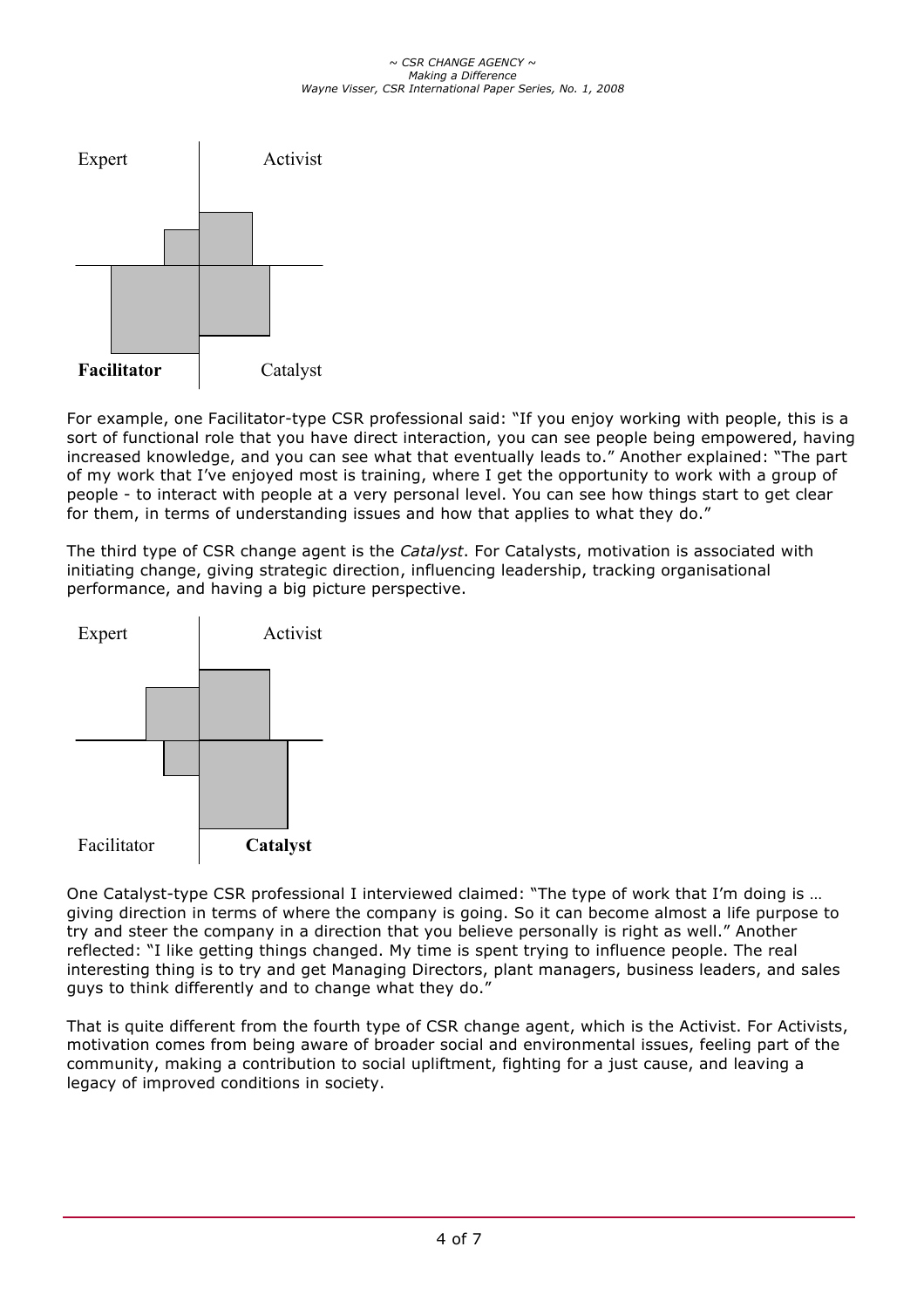#### *~ CSR CHANGE AGENCY ~ Making a Difference Wayne Visser, CSR International Paper Series, No. 1, 2008*



For instance, one Activist-type CSR professional said: "It's also about the issue of being poor. It actually touches you. You see these people have been living in appalling conditions, the shacks, the drinking water is so dirty, or there's no running water at all, you see those kind of things, it hits you, and you think: What can you do?" Another confessed: "I think my purpose here is to help others in some way and leave a legacy for my kids to follow. I could leave a legacy behind where I actually set up a school, a kids' school , or a campus for disadvantaged people, taking street kids out and doing something, building homes for single parents."

|                  | <b>Types</b>     |                 |                  |                     |
|------------------|------------------|-----------------|------------------|---------------------|
|                  | Expert           | Facilitator     | Catalyst         | Activist            |
| Primary source   | Specialist input | People          | Strategic input  | Societal            |
| of meaning       |                  | empowerment     |                  | contribution        |
| Level of concern | Individual       | Group or team   | Organisation     | Society             |
| Source of work   | Personal         | Staff           | Organisational   | Community           |
| satisfaction     | development,     | development,    | development,     | development, social |
|                  | quality input    | effective       | strategic change | change              |
|                  |                  | facilitation    |                  |                     |
| <b>Skills</b>    | Technical,       | Managerial,     | Visionary,       | Collaborative,      |
|                  | process          | facilitation    | political        | Questioning         |
| Knowledge        | Specialist       | Generalist      | Key players,     | Community or        |
|                  |                  |                 | future trends    | macro needs         |
| Legacy           | Successful work  | Staff or team's | Organisation or  | Sustainable         |
|                  | projects         | achievements    | industry         | environment &       |
|                  |                  |                 | transformation   | equitable society   |

## **Characteristics of CSR Change Agents**

The different types find some resonance in the broader management and sustainability literature. For example, the Catalyst type clearly draws on a strategic role and applies it to sustainability, bringing in a lot of ideas from change management. Arguably, the Facilitator finds echoes in the servant leadership and sustainability management research. The Activist is probably best described in the work on social and environmental entrepreneurship and there are glimpses of the Expert in much of the more technical scholarship on environmental and quality management.

It is important to note that the typology is dynamic. In the same way that sources meaning in life can vary over the life cycle or other changing circumstances, there is ample evidence to suggest that CSR professionals' default types can change as well. For example, one CSR manager I interviewed seemed to have shifted from being an Activist to a Facilitator (moving from political activism to business training and lecturing); another, from Expert to Catalyst (from laboratory work to strategic policy advice) and yet another, from Expert to Facilitator (from a technical scientist to a team unit manager).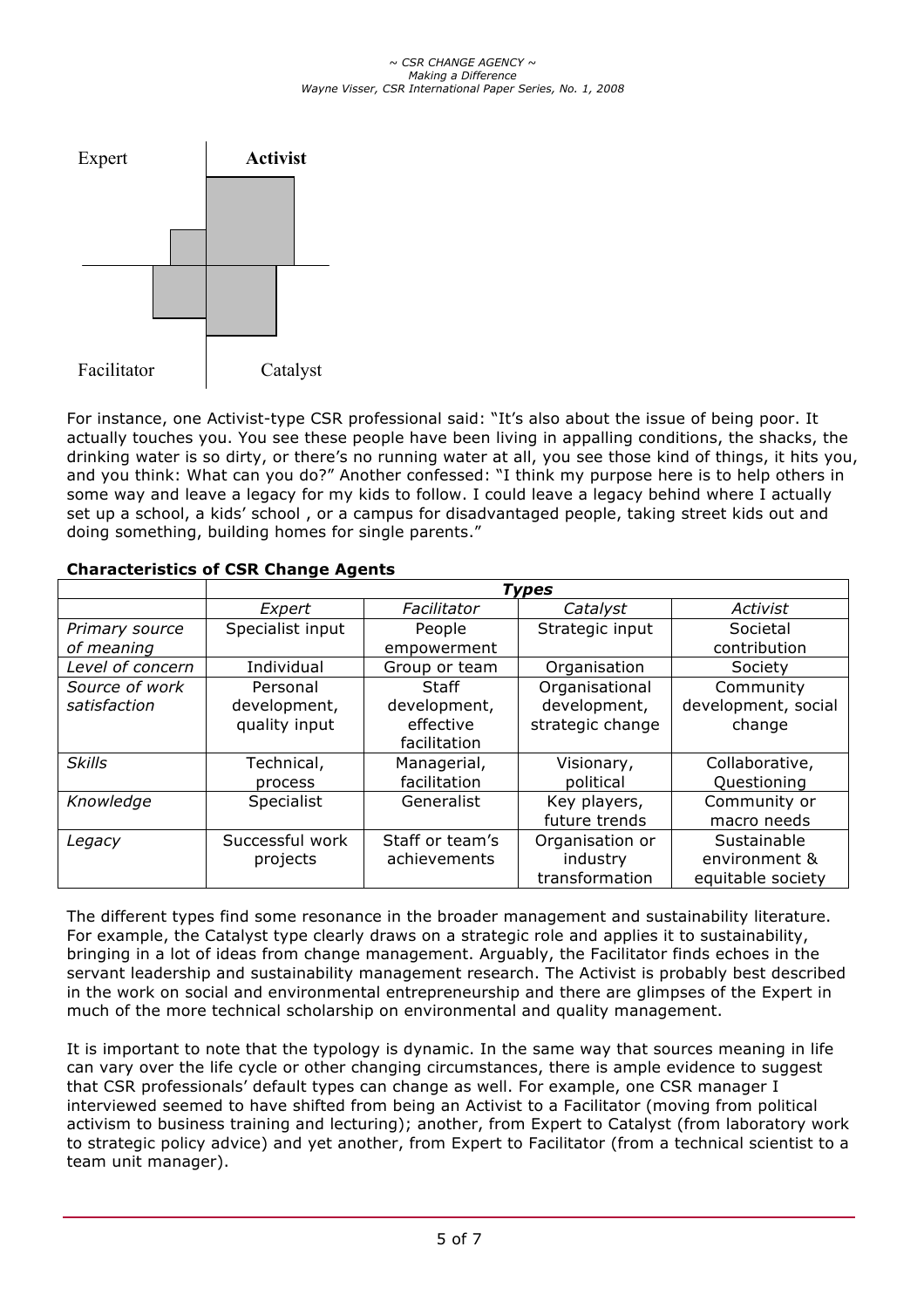For some (but not all) CSR change agents, their formal roles and their type are aligned, as in the examples cited above. Hence, there is a suggestion that either people are naturally attracted to roles that fit with their change-agent types, or that their roles shape the meaning they derive as certain types, or perhaps both. As one manager reminded me, "in your career or in your work, the manager must be able to swing from the one type to the other."

Another important influence is organisational context. For instance, one CSR professional made observed that the fact that the "organisation dynamics of corporates require conformism to the organisational culture, which to a large degree requires maintenance of the status quo … this makes it difficult for Activists."

Career stage or life cycle as another important context. One CSR manager said: "I think that one of the things that you have to bear in mind is how much individual flexibility you get in working environments. I think at an earlier stage in someone's career, no matter what their typology might be, they don't necessarily yet have the luxury of finding themselves in the position that gives expression to their preference."

Beyond simply improving our understanding of CSR change agents, there are several practical uses for the typology. The most obvious potential applications occur at an individual and team level, with benefits for CSR managers, managers of CSR teams and human resource managers.

For CSR managers, the typology acts as prompt for individuals to reflect on their most natural type, or mix of types. This allows them to think about what sorts of roles they derive the most satisfaction from, and to consciously compare this to their formal role. If there isn't a natural fit between their type and their formal role, it may help to explain work frustrations or lacking motivation. As one CSR manager testified: "It immediately helps me to understand some of the frustrations that I have with some of the areas."

For managers of a CSR team, the typology helps to cast light on the mix of team members, from the perspective of their different sources of motivation. This can influence the way in which individuals are managed and allocated tasks, as well as the general management style adopted. For example, if there is a predominance of Experts, incentives that recognise quality may be far more effective than for a Catalyst heavy team, where tracking of strategic goals may be more motivational.

If the typology is used as a team-building exercise (i.e. where each individual's self-classification is shared among the group) it is conceivable that mutual understanding, sensitivity and team dynamics may improve. The manager of a CSR team may decide that there is merit in having a balance of all four types represented, which will in turn affect recruitment decisions.

Human resource managers may also use the typology to assist in recruitment, either for targeting a particular type to fit the corporate culture, or a specific role or need in the organisation, or as a way to ensure a balanced distribution of types in the organisation or the sustainability team. It could also be invaluable in designing targeted recruitment campaigns and incentive packages for this niche of professionals. For example, an appeal to values and expertise may be more successful on average than promises of financial reward and job status.

Another link to human resource management is the potential of employee volunteering. Numerous surveys and studies show that there is a compelling business case for involvement in CSR issues generally and employee volunteering more specifically. The basic rationale is that engagement with sustainability improves employee satisfaction and motivation, which in turn enhances loyalty, commitment and productivity and reduces turnover.